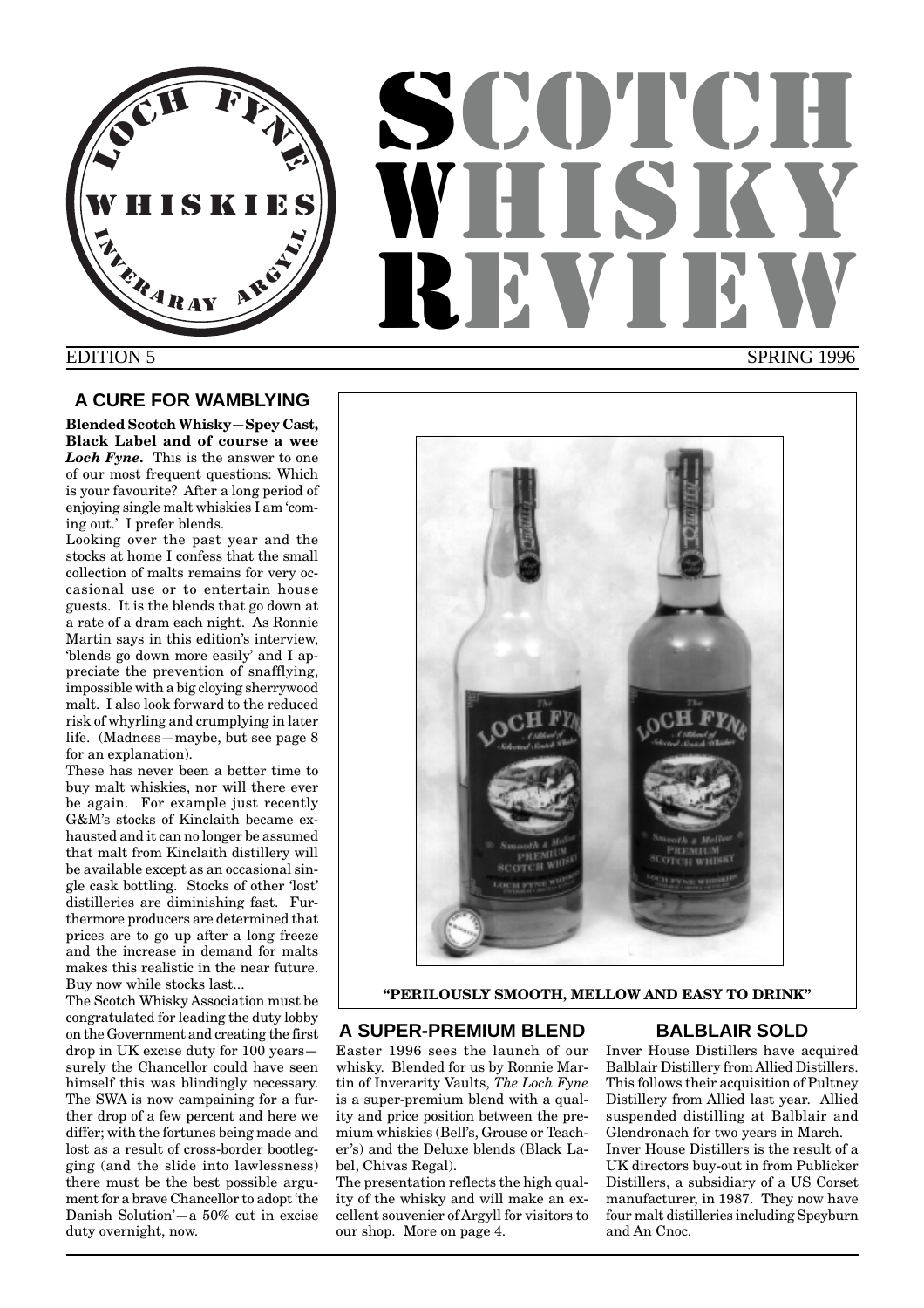

**Ronnie Martin is the creator of our new** *Loch Fyne* **blend of Scotch Whisky.**

**LFW: How do you create a blend?** It's not a science, it's your own nose and palate that decides what's right in the end.

A well known character in the industry says that to make up a blend there can be no one single whisky predominating, and I agree, it's a good starting-off point. There's an strong argument for having a good spread of malts, it can't be done with just a few.

The rest is trial and error. The "Pope's telephone number"  $-$  VAT 69  $-$  was created when William Sanderson made up 100 vattings and chose which one he and his chums liked best. I think he was quite right to do that. The blender for VAT 69 used to halve hogsheads. He'd make up a 20,000 gallon vat and actually split a hoggie of one malt to get the ratio right.

To create a blend decide on your first highlands, your second highlands, third highlands, then lowlands and Islays but be careful with the Islays. We do a practical at the University in which we give my students a vatted malt, a vatted grain and some Islay whiskies and it can be very quickly demonstrated that you can kill a blend dead with too much Islay. There are a lot of blends without any Islay malt. Keep the Islays under control.

Next decide how much malt and how much grain.

Then wood selection, the type of cask— Sherry, bourbon, new, refilled, refilled wine treated, de-charred, re-charred, there are many categories and the permutations are almost endless.

Then how old? There has been an argument for some time between the nonaged deluxe and the 12 year olds. The

**THE PROFESSOR** virtue of having no age on the label is that you can put a wee bit of youth in to ginger it up a bit rather than just having it all 12 years and over.

Our whisky is a 'standard', as opposed to a secondary or deluxe. The youngest is five years and the oldest is over ten with a spectrum of age, a good scatter across the range. I believe this range of ages give us a top quality product, particularly when compared with other standard brands.

Finally we put much reliance on a good dollop of top dressing; it brings the whole thing up. I consider this critical and I'm very pleased with mine. The quality of this top dressing is an important factor in the creation of *The Loch Fyne*, giving you a unique whisky.

## **LFW: What are you doing now?**

I set up this company in 1991 after I retired as Production Director from United Distillers. Our company is called Inverarity Vaults and was created with my son Hamish who had been working in the wine trade in London where he gained his wine & spirits diploma. He then joined me at Inverarity in 1992.

Inverarity was my Grandmother's name and it struck me as a good name for our venture. There are not many Inveraritys about. We've been marketing a blend and a single malt under that name for the last four years.

When you're starting off, it is an extremely slow business so we've got other irons in the fire apart from whisky. We are the sole agency in Scotland for Ruinart Champagne, the oldest Champagne house in the world and also some excellent wines including De Loach from California. Champagne, wine and whisky, our three balancing elements! Hamish is 28 now and has a further 40 years to achieve our aims and ambitions. Brand building takes time.

#### **LFW: What are those aims?**

A return on the capital invested! To promote the quality image of our Scotch Whisky. I was the chairman of the Scotch Whisky definition committee and very much involved with the quality aspects of the industry . I'm very keen that what we put into the Inverarity bottles is a good representation of quality.

I want the best 'standard' blend in blind tastings against any other standard blend. Likewise our malt, a single Speyside, which in my judgement can stand comparison with any other malt. We're very much concerned with quality.

## **LFW: Why did you choose Aultmore as your malt?**

As managing director of 45 distilleries, you visit each one every two or three years and get to know them individually and Aultmore was my favourite. It is something of a co-incidence that my predecessor had the same favourite. I trained as a chemical engineer and my first whisky job, as long ago as 1958, was

designing a drier at Aultmore to convert the waste to animal feed. I stayed in a caravan there. I remember the distillery when it had a water wheel, the tun was belt driven and barley came in 1 cwt sacks, taken on backs up stairs to the malting floor, steeped & spread. It was called Aultmore-Glenlivet which I think was a bit of licence—it must be over 20 miles from the Livet!

#### **LFW: You must have experienced the DCL take-over battle from the front line.**

Yes I did, but it is all history now.

You have to remember that the original proposal submitted to and recommended by the board to the shareholders was for an overall holding company based in Scotland whilst retaining the individual boards of both The Distillers Company Ltd and Guinness. For a number of reasons this never came to pass.

The result is United Distillers in its present form which is proving very successful and I'm not saying this because I'm a pensioner of theirs!

Their products are good. I had a tasting the other day of the new Johnnie Walker Gold 18yo. That and the Blue label are superb products. A lot of good effort has gone into the Classic Six. We were slow into malts and had only Cardhu until Guinness came along. Malts are now up to 10% of total Scotch Whisky sales.

> *"I want the best standard blend"*

**LFW: When did you become Director of Production?**

I became Managing Director of Scottish Malt Distillers in 1979 and Production Director of SMD's parent, DCL, in 1982—a difficult time. When I took over as Production Director we had 45 malt distilleries and closed 21 of them. Carsebridge grain distillery was closed, and many bonds. Every year we used to buy 200,000 shook bundles, that is dismantled casks, and we went from manual to mechanical raising of barrels which unfortunately put a lot of coopers out of work.

In the early 70s we were filling casks for a projected 8% compound growth in sales, up to 8 or 12 years ahead. We were building eight new warehouses a year, each of 66,000 hogsheads.

#### **LFW: What went wrong?**

With hindsight, I don't think any product in the world can keep on growing at the rate predicted. It wasn't a drop in consumption that caused the whisky loch but the loss of growth.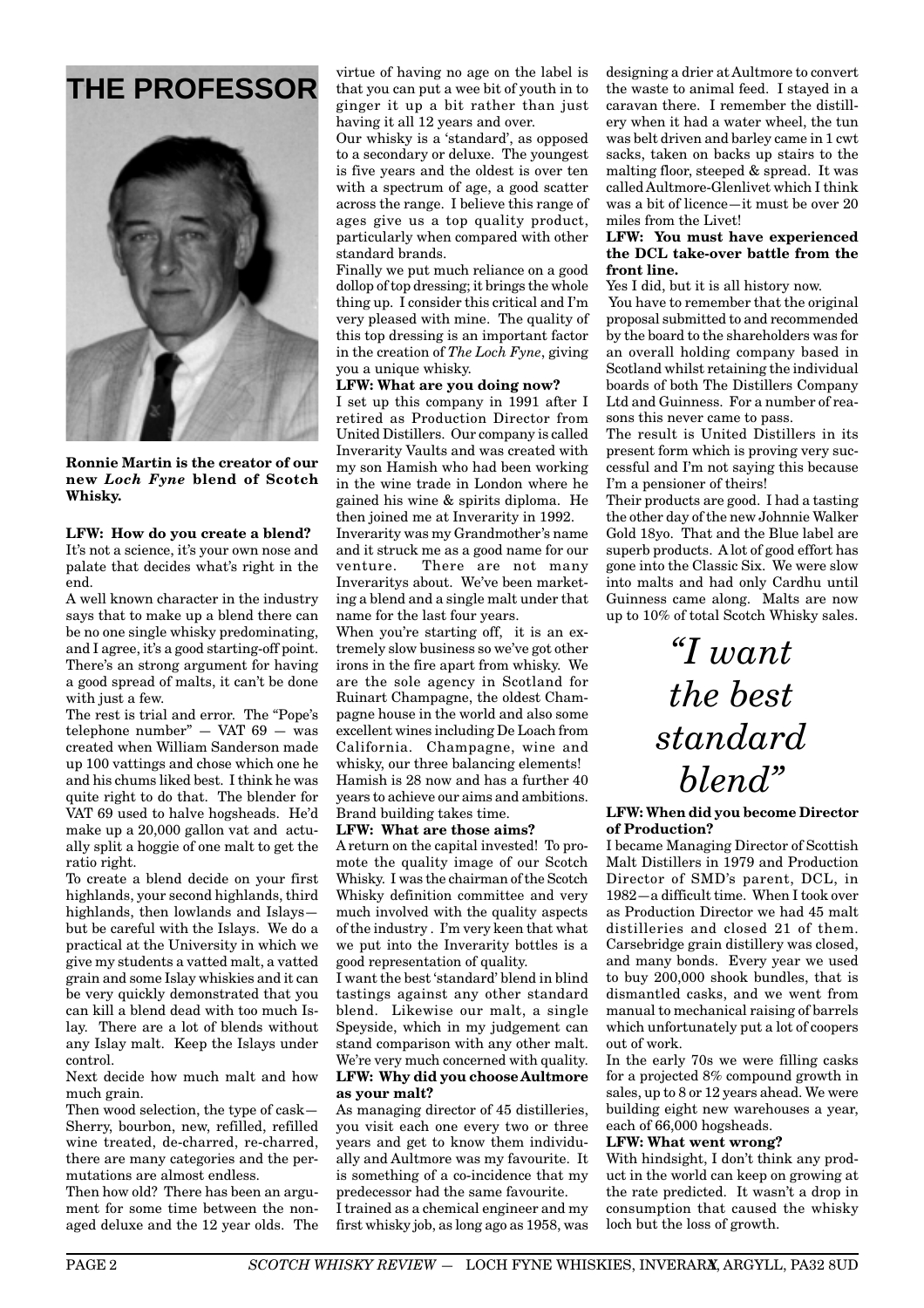#### **LFW: Now the industry is looking lean and fit.**

A lot of changes had to take place over the last twenty years.

On the sherry cask side we required 10,000 home-emptied sherry casks a year, travelling casks they were called, tatty old bodega casks. When they stopped coming in we set up the DCL bodega at Carsebridge, bringing in thousands of gallons of sherry. We'd do a wood trial to identify between American and European oak, fill it with sweet sherry and hold it for six months and then disgorge it for re-use—which I have to tell you made a fantastic product!

#### **LFW: Is six months adequate?**

In this case yes. Very seldom do the Spaniards use sweetened wine whereas the UK is very much a sweet market. So the home emptied sherry casks are not typical of the Spanish production. You are really talking of oloroso filled casks as opposed to fino.

#### **LFW: How did you get to be so concerned about quality?**

I was Chairman of the Scotch Whisky Definition Committee, which produced the Scotch Whisky Act. The 1990 Act enlarged on the original definition of Scotch which was that it had to be produced in Scotland, matured in wood for three years and contain malted barley. There were three things that I was very keen to make sure were included. One was the minimum strength of 40% alcohol by volume, (there was a very strong lobby from the marketing side at the time for 37.5% as other spirits were all 37.5%). With the help of the DCL/UD research facility at Glenochil we were able to show, (with easy to understand coloured graphs!), the enormity of the fall-off of the flavour giving congeners between 40% and 37.5%. A lot of flavor congeners are flung out at 37.5%. It really is quite extraordinary that our forefathers, without the aid of high pressure liquid chromatographs and other gadgetry, knew what was absolutely right, quite often as well. At levels of below 40% you lose a lot of character.

I was also very keen that the enzymes for producing the sugars for fermentation should be purely and simply from malted barley and not from any other source as can be done with other types of whiskey. Scotch Whisky is a noble spirit and it should be made purely. For the same reason we fought for the use of whole grains only, otherwise a large proportion of Scotch Whisky could have been made from the by-products of a cereal factory! There was considerable opposition to that.

#### **LFW: Who were you fighting?** Cost driven arguments!

We also decided that the definition of Scotch Whisky is all embracing. You can have 100% grain whisky, 100% malt, that is Scotch Whisky. We do not have

separate definitions for grain, malt or blend, be it 1% or 99% malt. The reason is that you are not saying that grain is a secondary product to malt. The definition, rightly or wrongly, and I think rightly, is that there is no reference to the amount of malt in a blend.

The Act succeeded due very much to the services of Bill Walker MP, and Bill Brewsher, the then Director General of the Scotch Whisky Association. There were two angles to it; one was getting political support and eventually it got all party support. I was in charge of the technical considerations; now that we had the chance, I had to make sure that it was absolutely right.

#### **LFW: For this work you were awarded the OBE for services to Scotch Whisky.**

I was very fortunate, but in terms of honours I like to think of the original whisky barons—Dewar, Buchanan, 'Restless' Peter Mackie, Walker and Haig; it is they who created the industry.

*"now we had the chance, I had to make sure it was absolutely right"*

I'm Visiting Professor of Distilling at the International Centre of Brewing and Distilling at Heriot-Watt University, here in Edinburgh which I became involved with in the late 1980s. The University wanted some financial input and involvement from the brewing and distilling industries. They wanted to put in a pilot plant brewery and we gave them the small stills from Glenochil. They've got a first-class lauter tun for preparing mashes that they can play every tune on you can imagine—depth, rotation, everything! They now have the definitive pilot production plant.

With my opposite number at Scottish & Newcastle Brewers, we obtained support from the brewing industry and the Scotch Whisky Association to put up a direct injection of cash. I don't want to be immodest about it, but it really has taken off. Demand well exceeds places and last year every graduate got a job. A great success.

Now the Scottish Whisky Research Institute is going to be set up next to the ICBD in the research park. The SWRI is financed by the main Whisky companies so it really will be the research arm

of the industry. Both share some of the same directors, for example Alan Rutherford of UD, is on both boards.

## **LFW: If you were allowed one whisky on your desert island...** One whisky? It would be a blend.

**LFW: Why a blend?**

It's difficult to describe. Consider the congeners; there are many more in malt than grain. In a blend you're cutting the congener levels by the addition of grain. If you are a serious whisky drinker, then you are a blend man. Talk to anyone in the trade and I think you will find a preference for blends. A malt is fine but I enjoy a blend. It goes down easier! I'd take my own blend or Black Label.

A lot is to do with what you've drunk in the past and I know what goes into it and how much care has gone into it.

I suppose I should say *The Loch Fyne*, that would do just fine!

**LFW: Thank you Professor Martin, full marks!**

## **THE DEFINITION OF SCOTCH WHISKY**

Professor Martin Chaired the Committee that created the current legal definition of what exactly is Scotch Whisky in the Scotch Whisky Act. "Scotch Whisky", for the purposes of the Act means whisky—

—which has been produced at a distillery in Scotland from water and malted barley (to which only whole grains of other cereals may be added) all of which have been—

- —processed at that distillery to a mash,
- —converted to a fermentable substrate only by endogenous enzyme systems, and
- —fermented only by the addition of yeast.

—which has been distilled at an alcoholic strength by volume of less than 94.8% so that the distillate has an aroma and taste derived from raw materials used in, and the method of, its production.

—which has been matured in an excise warehouse in Scotland in oak casks of a capacity not exceeding 700 litres, the period of that maturation being not less than 3 years.

—which retains the colour, aroma and taste derived from the raw materials used in, and method of, its production and maturation, and

—to which no substance other than water and spirit caramel has been added.

The Act prohibits the production in Scotland of whisky other than Scotch Whisky.

All Scotch Whisky bottled and/or put up for sale within or exported from the European Community must be of a minimum alcoholic strength of 40 per cent by volume.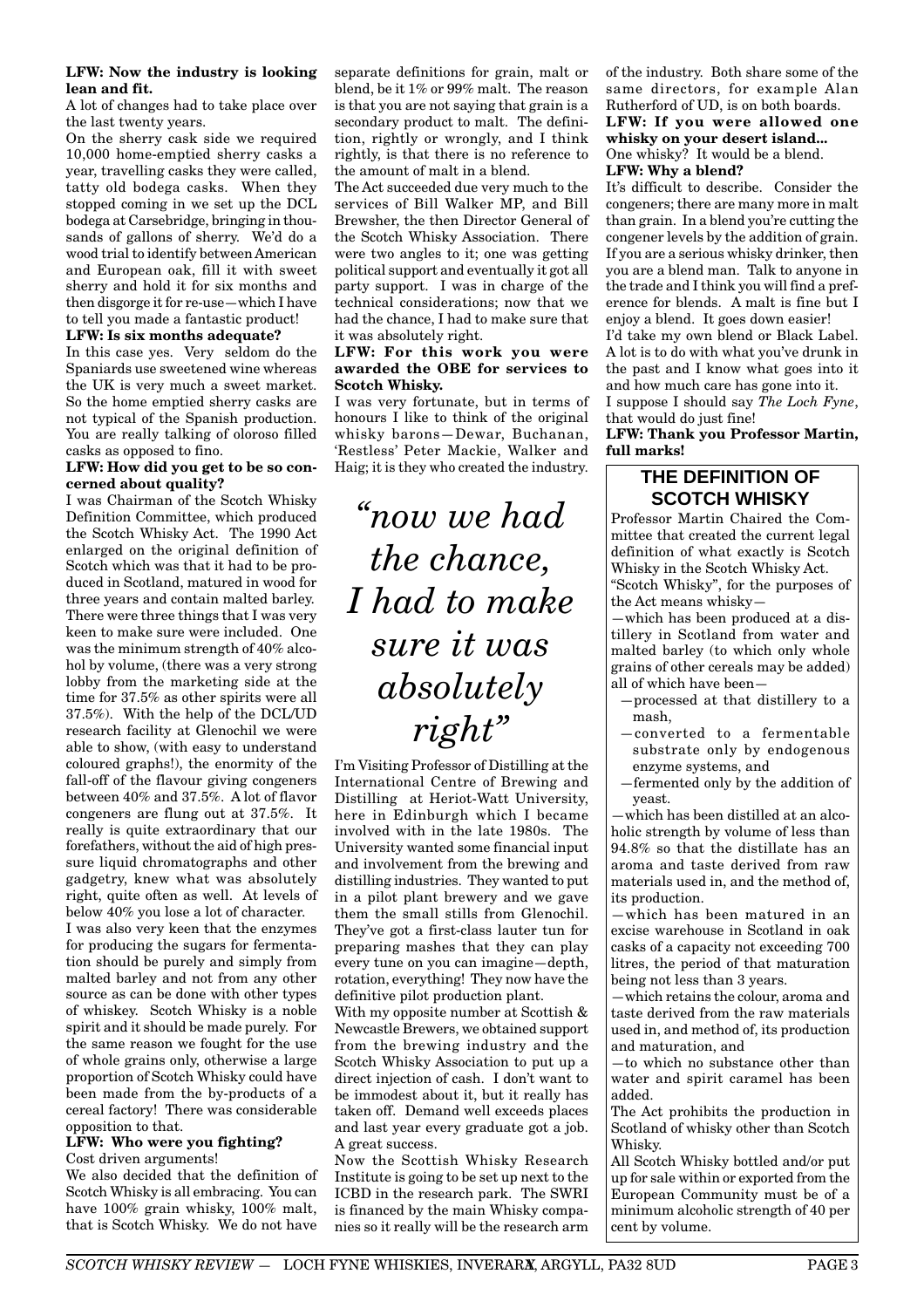

## *A tasting note by Charles Maclean, Scotland's foremost whisky writer.*

"The deep amber colour of this whisky, (darker than many blends) implies age and this is supported by the (undilute) nose, which is rich and vinous, with no trace of grain. All the indications of mature fillings.

There is an interesting aroma of apple dumpling (suet crust), and this remains when water is added, enlivened by lighter citric notes (oranges and tangerines), and by some oil-related aromas (walnuts, linseed oil). Phenolic notes are slight, and express themselves more as 'roast meat' than peat smoke. Medicinal phenols are present in a very slight trace of oilskins. Overall the nose is subtle and relatively closed. Not much water is needed for this whisky.

The mouth-feel is smooth and well balanced, engaging the whole palate with acidic, salty, sweet and dry flavours, and coming down ultimately on the side of sweetness. The overall impression is fresh and smooth—mellow without being flat. The finish is quick and clean, and surprisingly warming. It is extremely easy to drink.

Conclusion: A true premium blend which has clearly used well matured fillings. There is no harshness in it, no cereal notes or feints, no artificial caramel notes. A whisky which is appropriate for any time of the day. **Perilously smooth, mellow and easy to drink."**

## **GLENDARROCH DISTILLERY**

Our new label depicts the Glendarroch Distillery sited on the banks of the Crinan Canal at Ardrishaig. Also known as Glenfyne, the distillery was built by Henry Hoey & Co in 1831. A sucession of owners held the distillery untill 1919 when it came under the ownership of the Glenfyne Dsitillery Co.

Our water colour by Gail Gordon depicts the distillery at the time of Alfred Barnard's visit in 1885. Barnard's detailed description of the buildings enabled us to recreate the floor plan and Gail was able to complete her task from this combined with etchings in his book. Barnard was clearly taken by the set-

ting, the distillery and hospitality afforded him. He devotes six pages to his visit, much taken up with details of the buildings e.g. "a new kiln, one of the finest we have seen in Scotland, it is 51 feet square" but also with the loca-

tion: "It is built at the foot of the Robber's Glen which runs upwards from the banks of the canal into the heart of the hills in the background; this glen was once the haunt of smugglers, and no more romantic spot could have been chosen for the distillery."

Glendarroch was complete and well laid out. Barley was unloaded from the canal direct to the malt barns then moved through the process clockwise around a courtyard to the kiln, tun room, still house and warehouses. Whisky was then shipped to market via the canal. Eight houses were available for the workers and two for the excisemen. There was also Glengilp House and Glendarroch House for the manager and the owner respectively. At the end of his day's visit Barnard's party "donned our 'war paint' and proceeded to Glendarroch House to enjoy the hospitality of the owner".

The distillery closed in 1937, unusually as there was a distilling boom at that time, although the warehouses continued to be used for storing whisky until the mid seventies. A brief life as a joinery followed until the eighties when a salmon hatchery made use of the buildings and water which was also the drinking water supply for Ardrishaig and Lochgilphead.

In 1990 the Regional Council acquired the water rights and every last trace of the distillery has been removed.

**Additional information: Brian Townsend, SCOTCH MISSED.**

## **LAUNCH PRICES**

The Loch Fyne is presented in a tall round bottle with a cork stopper, blue and embossed gold front label and cap label seal (left). The gift presentation includes a branded tube and Loch Fyne Whiskies dram glass.

The Loch Fyne, bottle only ........ £13.90 Gift Bottle, tube & dram glass .. £15.90

## **YOU LIKE IT!**

All despatches of full size bottles before Christmas included a complimentary miniature of Ronnie Martin's blend for The Loch Fyne with a request for your comments.

Some of the first to go out ommitted to be described as a blend and many thought or assumed our mystery sample was a malt. This did not deter an Ipswich tasting club from enjoying it, describing a recurring butterscotch character with other superlatives such as "toffee, velvet, ermine, smooth, almost chewey, unctious, caramel, vanilla, warm and lingering with a spirity vapour". They finished with two questions: "What is it?" and "When will you install a pipeline for this butterscotch malt?"

We realised that it was unfair not to reveal that the whisky was a blend and the miniature labelling was amended.

Our preferred tasting note comes from Philip Irving, who was both succinct and commercially stimulating: "Very smooth blend worthy of a price tag of Black Label!" The suggestion of charging an extra £4 or £5 more than envisaged is a very good idea!

Chris Pascall brought us back to earth, when he described our blend:"a rich distinctive flavour, a subtle after taste and almost the right price." Perhaps we've got the price right after all.

John Campbell revealed considerable insight by guessing "water from the north-east, matured in sherry casks for 6 to 8 years. Taken neat—an excellent reviver and with a drop of water a good clean drink with a mellow, almost smooth pear drop flavour."

The letter pulled first out of the hat to win the snazzy presentation bottling is Mr N. A. Bray: "Regarding the sample of your proposed new blend, this is something I could also get very used to."

## **THE TRADE MARK™**

*The Loch Fyne* Trade Mark was first registered in 1884 to a company called J. M. Borthwick & Co. About the middle of this century it was assigned to the Glenfyne Distillery Company, as testified by the bottle of Loch Fyne which we bought at Christie's Auction (right). Last year we asked the registered owners if they would be willing to sell the Trade Mark to us. After some considerable thought and discussion and to our immense delight, they agreed to sell the Trade Mark for what is best described as a 'modest sum'.

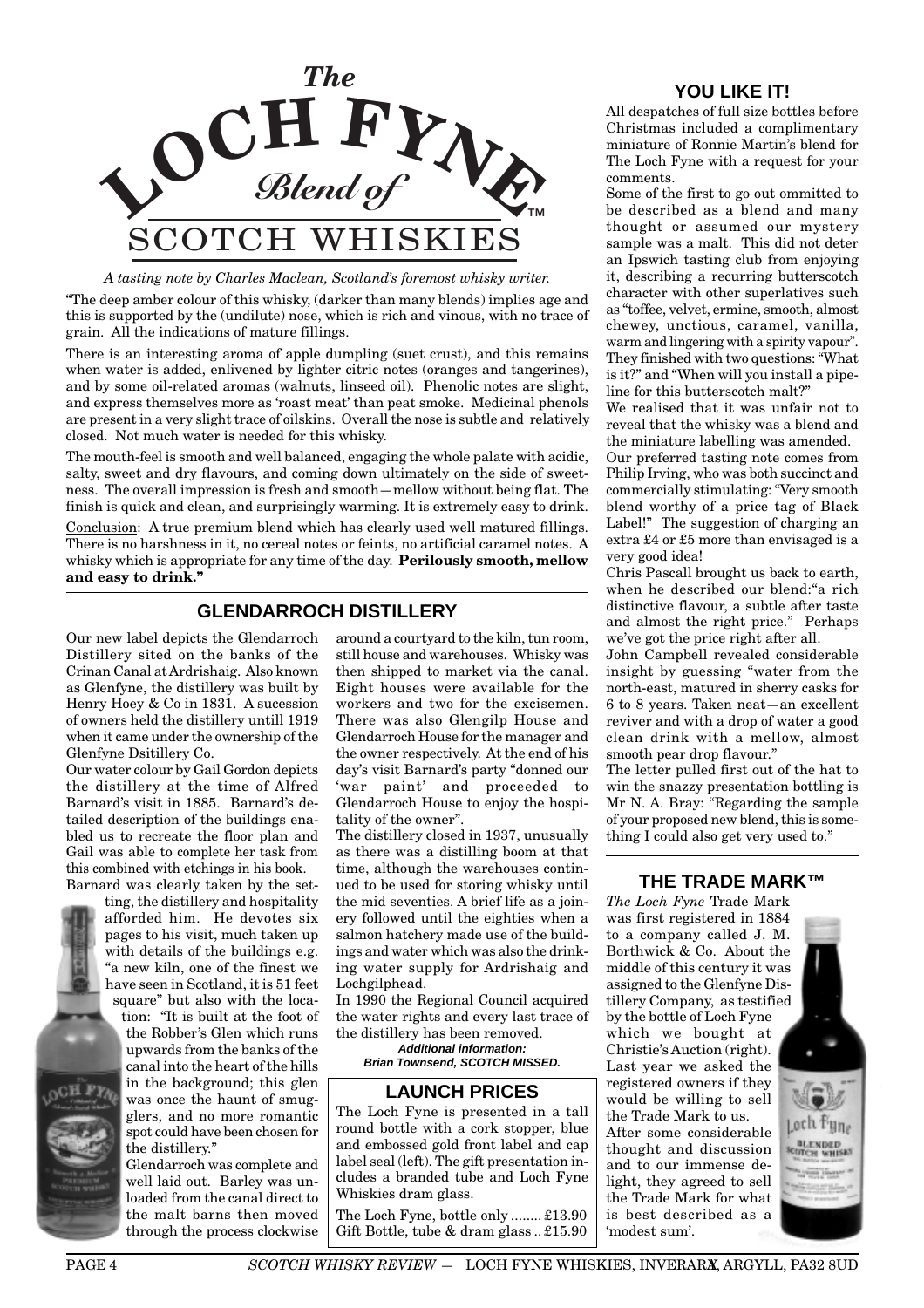## **RAISE YOUR GLASS TO THE BLENDER**

**An Appreciation by Charles Maclean**

Donald Mackinlay, former Chairman of Charles Mackinlay & Sons, says accurately "If the practice of blending whisky had never begun, the whisky trade in Scotland might not have developed beyond a cottage industry".

His great-grandfather was one of the first whisky blenders—possibly *the* first, although this distinction is usually given to Andrew Usher, who created *Old Vatted Glenlivet* in 1853 (a mix of Glenlivets of different ages) and a true 'blend' of malt and grain whiskies soon after in 1860.

The importance of blended whisky cannot be overstated: even today, when single malt whiskies are enjoying greater popularity than ever before in history, 95% of the Scotch Whisky produced goes into blends. They account for the huge success of Scotch around the world, one of the UK's top five export earners and the backbone of the food and drinks industry (without Scotch, the trade deficit in this sector would increase by 40%). How do we account for this success? There are several reasons, historical and commercial, but at base, the success of Scotch—by which the world understands 'blended Scotch'—comes down to its universal appeal. It 'touches the spot'; satisfies where other drinks do not (yes, and even malt whisky); finds favour with people of all races, it is Scotland's greatest gift to the world.

The achievement of the Master blender is prodigious. It has been said that while "distilling is a science, blending is an art": the blender's task is to combine a number of malt and grain whiskies in such a way that the resulting drink is more than the sum of its parts.

## **WORLD SALES, 1994**

Blended whisky accounted for 85% of all Scotch sold in 1994; with malt 11% and pure grain 4%. Exports of malt had a value of £236m (11% of total); blended Scotch valued £1,898m (87%) and grain £56m (2%). Malt whisky sales are becoming increasingly significant as a factor of Scotch Whisky exports; sales volumes have almost doubled in the two years 1992-4.



Its parts are many.

Typically, he will select between 15 and 50 malts and three or four grains although *Ultima*, a recent creation by J&B, makes use of every malt and grain whisky available, many from distilleries which have now disappeared—128 whiskies in all! Deluxe whiskies tend to use fewer malts at greater age and with a higher percentage of malt to grain  $(sav 60.40)$ 

A single bottling run may require hundreds of casks. Each and every one of these has different characteristics which must be taken account of by the blender: one dodgy barrel can destroy an entire bottling run. Just think of the cost!

The whiskies will be of different ages, and will have matured at different rates. The blender must assess the impact this might make on his blend. Even a 'standard' 5 year old will have some whiskies in it which are much older. If the bottle bears an 'age statement' (the new Bell's 8 year old, for example), all of its constituents—malt and grain—must be of at least that age.

The recipes—formulae—for some blends are over 100 years old, but they are not sacrosanct. Distilleries close and their products are no longer available. Or a particular malt takes off as a single, and mature spirit becomes difficult to obtain (Glenmorangie is a case in point). Replacements must be sought which lend the same character to the finished blend. When he is creating a new blend, the blender must take account of the cost and availability; he must know how one malt reacts with another, not only immediately but over time—I have heard Islays described as 'a rat in a bag': after a while they 'eat their way out' and dominate the flavour of the blend. Some blenders compare their work to conducting an orchestra: "The malts of Islay are heavy and sombre as cellos. Highland malts are violas; lowlands the discursive violin and grains are like pianos—sometimes *fortissimo*, sometimes *pianissimo*".

And the master blender must take account of all these variables every time stocks run low and a bottling is ordered. He must monitor the stocks of whisky he has in bond, and the new make spirit coming out of the distilleries owned by his company. Consistency of flavour is crucial to the success of blended whisky: if your favourite blend tastes different next time you buy a bottle you will be disappointed, and may even move to another brand.

So—you malt purists out there—never underestimate the skill, experience and effort that goes into creating a blended whisky. The introduction of a new blend — *The Loch Fyne*, for example— is a matter for celebration.

*Until quite recently whisky was a subject that tended to be monopolised by Scots, foreigners, and elderly gentlemen in Clubs. This made the whole area fairley barren ground for bluffers unless they were fortunate enough*



*to find themselves in the company of North Americans with remote Highland ancestry. Such people have a pleasing habit of believing pretty well anything, up to and including the social benefits of the clan system and the romantic joys of kelp gathering.*

*Things have changed. Whisky appreciation is an idea whose time has come. It will bring you into contact with much nicer people. Real people. Good people. Caring people...People like us."*

**David Milstead** Bluffer's Guide to Whisky

## **NEW CUSTOMERS START HERE**

The busy summer season in the shop is the time when Loch Fyne Whiskies welcomes new customers to our growing band of happy whisky fans. The following pages are for those who are developing an interest in the marvels of Scotch Whisky where we feature some explanation of the bottlings from our Stock List—MH, G&M, C, S etc., but we'll start with by far the most often asked question:

#### **I can't remember the name, but it came in a dumpy green bottle, can you help?**

Bunnahabhain! (Boo-na-ha-venn).

— Next! **What is whisky?**

Literally the alcohol spirit produced by distilling fermented cereals. Whisky is produced in many countries, historically those that had climates more suited to growing cereals rather than grape/wine production.

*Scotch Whisky* is the world's most popular spirit and must be (amongst other things) made and matured in an oak barrel for not less than **three years** and **in Scotland**, otherwise it cannot be called *Scotch.*

## **CADENHEAD (C)**

The oldest of the independent bottlers, Campbeltown in Argyll is home to Cadenhead's who buy and mature casks of whisky and bottle each cask individually at natural cask strength, occasionally as high as 67% alcohol.

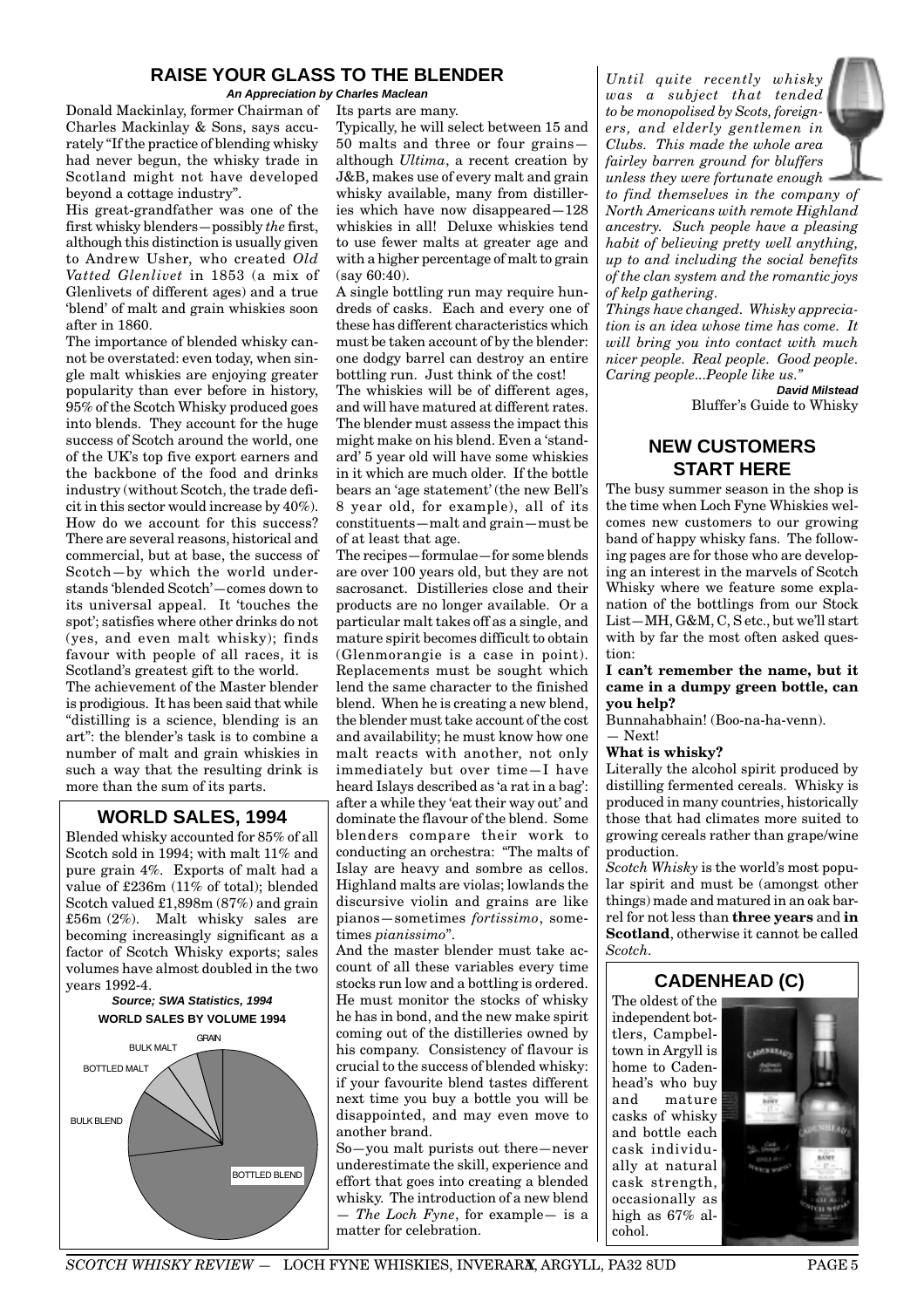### **How is whisky made?**

Easy, mix some processed grain with water, add yeast and let it ferment in the same way that beer is produced. Boil up your beer and collect the steam which will be mostly alcohol. Voilà, whisky! Throw this away as it is probably poison, your hair will fall out—and apart from that it's illegal.

*Scotch* whisky must contain barley and Malt Whisky be made exclusively from water, *malted* barley and yeast only.

#### **What is the difference between a single malt and a double malt?**

A **single malt** is the product of one malt whisky distillery and that one distillery only. There is no such thing as a double malt unless you are with your rich father-in-law at the bar (technically—'a large one').

Malt whisky is one of four types of Scotch. The most common is **blended whisky**, a mix of many different single malts and grain whiskies prepared by a blender using his sense of smell and years of experience. 92% of all bottled whisky sold is blended whisky and it is appreciated the world over for its satisfying subtlety and complexity.

**Grain** whisky is industrially produced from a variety of cereals including malted barley. The spirit is not fully distilled—a degree of impurity is required to add character. It is also stored in Scotland in oak barrels for at least three years before being used for blending.



## **SIGNATORY (S)**

A range of malts bottled at both 43% and at cask strength. Edinburgh based, Signatory Vintage Scotch Whisky Company has been enjoying great success with some excellent rare bottlings.



**GORDON & MACPHAIL (G&M, CC, Cask)**

The leading and most respected independent bottler, G&M bottle a bewildering range of single, vatted and blended whiskies from their Elgin home. G&M are unique in that they mature all their whiskies from new.

Shown above are examples of the *Connoisseurs Choice, Cask* and *G&M* range.

Occasionally you may come across a single grain whisky but its use is mainly as a carrier for malts in blends.

A fourth category of whisky is a **vatted malt** which is a blend of several malts but no grain. Malt bottles lacking the word 'single' may well be vatted; other clues are descriptions such as 'Pure Malt' or '100% malt'.

A single malt is a happy accident of science, nature and circumstance. Blended and vatted whiskies are one man's opinion of what he thinks you think a good whisky should taste like. Many members of the industry claim to appreciate blended Scotch the most.

#### **Why don't you stock a certain brand I had once?**

Whisky brands tend to fade away faster than get created as the industry changes from hundreds of brand owners to just a few. As big companies expand by the acquisition of small they find that they have two brands on the same shop shelf at the same price so one has to go. Some brands are only available overseas because they are better established there than in the UK.

**How many Scotch Whiskies are there?**

The Scotch Whisky Association draws attention to the Claive Vidiz collection in Brazil of over 4,000 bottles of Scotch. Not all of these will be available today and Campbell Evans of the SWA reckons that there are about 200 in the UK (201 now!) and 2,000 around the world.

Loch Fyne Whiskies has the most comprehensive range of UK available malts with examples from about 120 distilleries. There are currently about 95 open and working.

#### **How am I supposed to drink my malt whisky?**

How you like! Although it does seem a shame to mix a £25 malt with a sweet, fizzy mixer. Addition of water (anything from a drop to 50:50, depends on the bottling) often reveals more character because your nose is happier at lower alcoholic strengths, so experiment with a new bottling. Bear in mind you have four senses of taste and these are in your mouth, not in the back of your throat. Plus you have some 30 or more senses of smell so use the schnoz. Ice in malts is also a no-no; you put ice on bruises and



## **HOW MANY DISTILL**

J&B have released Ultima — a blend containing the largest possible number of malt and grain components. Ultima contains 116 malts Nevis, Ben Wyvis, Benriach, Benrinnes, Benromach, Bladnoch, Blair Athol, Bowmore, Braes of Glenlivet, Brechin, Brora, Bruichladdi Dhu, Dalmore, Dalwhinnie, Deanston, Dufftown, Edradour, Fettercairn, Glen Albyn, Glenallachie, Glenburgie, Glencadam, Glen Craig Grant, Glen Keith, Glenkinchie, Glenlivet, Glen Lochy, Glenlossie, Glen Mhor, Glenmorangie, Glen Moray, Glen Rothes, Glen Scotia, G Knockdhu, Lagavulin, Laphroaig, Ledaig, Linkwood, Linlithgow (St Magdalene), Littlemill, Lochside, Longmorn, Macallan, Macduff Brackla, Royal Lochnagar, Scapa, Speyburn, Springbank, Strathisla, Strathmill, Talisker, Tamnavulin, Teaninch, Tamdhu, Tomatin, T Girvan, Invergordon, North British, North of Scotland, Port Dundas, Strathclyde. The only distilleries that could not be represented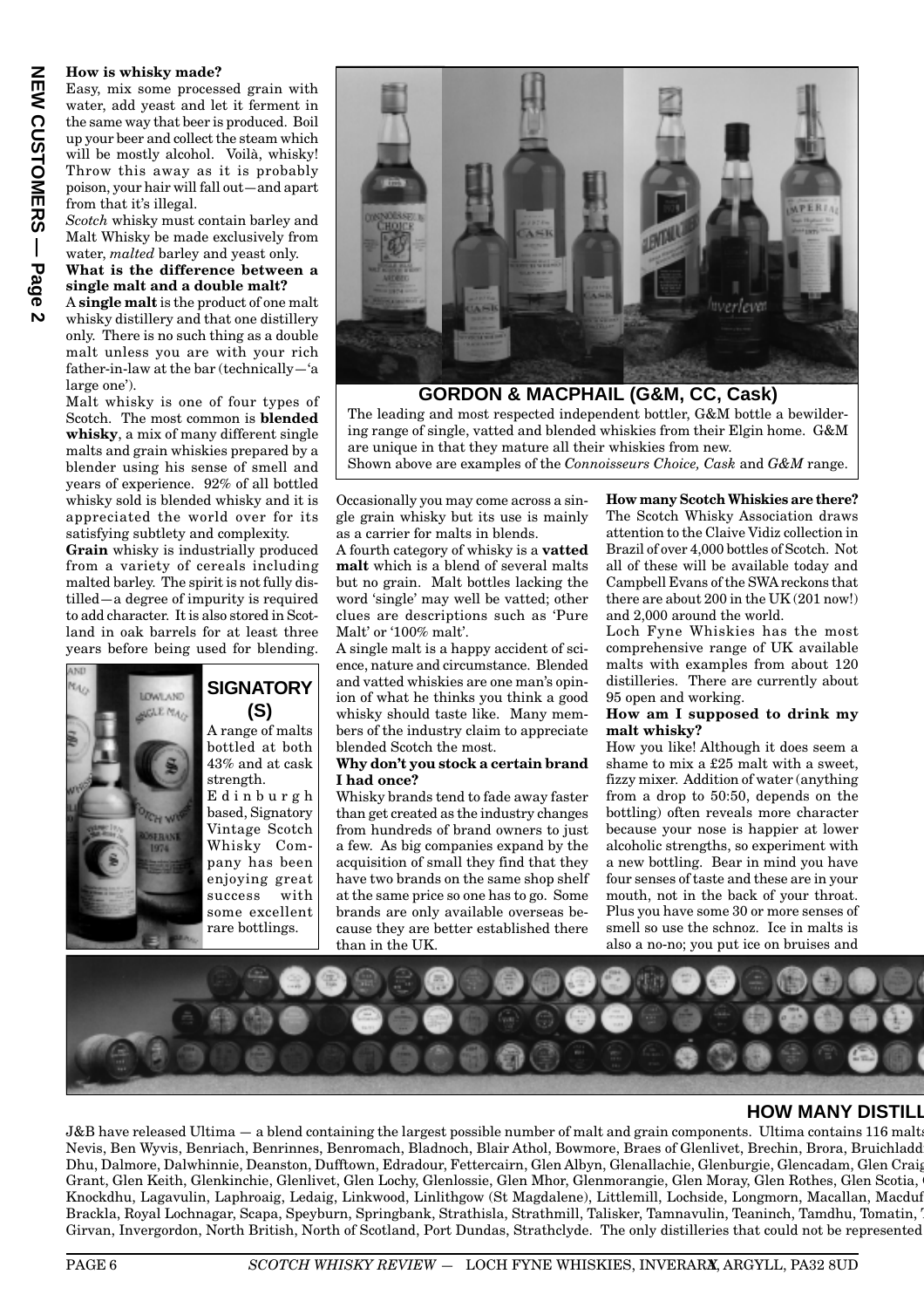## **MARKET HOUSE (MH)**



in blended Scotch in hot climates. The advice of Aeneas MacDonald:

Take a small wine-glass, preferably one with a generous belly and a narrow rim, let him [the taster] warm it slightly with his hand and then pour in a little of the whisky. Having assisted the process of evaporation with a gentle rocking motion of the glass, let him sniff the vapour at the rim. It should be mild and yet potent, round and 'warm', with no trace of the objectionable acridity of raw spirit. Then he should take a sip only a drop or two and allow it to remain in his mouth for a few moments. There ought to be no harshness in the liquor's assault on his palate: 'kick' only indicates a young or badly mannered spirit. It should be gentle, with nothing of that 'mineral' taste about it which causes all but hardened and careless drinkers to shudder a little and contract the facial muscles; and it ought to have a smooth, elusive and varied flavour in which it is very difficult to distinguish a dominant constituent. Having performed this operation, the experimenter should add some water to the remainder of the spirit and drink thoughtfully; it will be found better to use soft water for diluting, but it is a refinement which the beginner can spare himself.

**How do I know which malts I will like?** Most single malts will have the region of origin on the label, either Lowland, Highland, Speyside or Islay and these give a clue to the character of the contents—but there are many exceptions to the rule. **The Lowlands** are the most

When bottled by the owner of the distillery, we call such bottlings market house. These 'official' presentations are examples of the best in quality, packaging and design. Here are 'The Classic Six', owned, bottled and sold by the industry leader, United Distillers.

gentle; mild, almost wine-like. **The Highlands** can be further divided; those from the south are akin to the lowlands, those from the north are fuller flavoured. **Speyside** is a category of its own within the Highlands. These whiskies are complex and half of Scotland's distilleries are found here. The most fully flavoured whisky is produced on the island of **Islay** (pronounced eye-la). Islay whiskies are unguided missiles in the wrong hands—you will either love them or wonder what the attraction is in smelling hospitals.

Books are useful sources of information and we recommend in particular:

Value for money—*Collins Gem Whisky* £3.50 Most informed—*Pocket Whisky Book* £7.99 Taster's bible—*Michael Jackson's Malt Whisky Companion* £12.99 (alternatively *The Malt Whisky File* £9.99)

**How come they taste so different?** Malted barley has to be dried before milling and fermentation and traditionally this has been done over an open fire. In Scotland a variety of fuels is found locally including peat (decomposing heather) and coal. The amount of **peat** that is used to dry the barley has a big influence (on Islay it is the only source of fuel). Other influences are the style of apparatus employed in the production, particularly the **still** and how that still is operated by the stillman. The final big influence is the type of oak **barrel** employed to mature the spirit: it could be one of many categories from a brand new barrel to a well-used second-hand sherry or bourbon cask.

**Where's** *Cadenhead's/Connoisseurs Choice/Gordon & MacPhail's* **Distillery?** These bottles are from Independent bottlers who buy the malt whisky from a distillery and bottle it with their name foremost as their badge of quality. With all independent bottlings look for the distillery name which will be in smaller print.

**What are 'Cask Strength' Whiskies?** Whisky matures in the barrel at about 65%. Prior to bottling it is diluted to 40% so as to incur the least alcohol duty (originally a wartime measure). Cask strength whiskies are at natural, barrel strength which provides more impact and immediate flavour. These whiskies should be diluted in the glass after exploratory sips otherwise anaesthesia will numb the pleasure. Because of the



**The right glass for malt whisky.**

A traditional whisky tumbler is fine for a blended whisky with a mixer but for malt whisky appreciation a tulip or balloon glass is preferred.

A classic nosing glass has a generous belly to accumulate aromas, a narrow rim to focus those delights for consideration and a watch glass lid to keep them for you rather than the fairies. Engraved graduations allow accurate dilution.

For relaxed whisky drinking we reccomend a port glass. A wider rim and better balance aids contemplative enjoyment. We also enjoy using the simple water carafe, far less fuss than a lipped jug.

| Classic Nosing Glass $\pounds 7.50(a)$ |  |
|----------------------------------------|--|
|                                        |  |
|                                        |  |
|                                        |  |



## **LERIES ARE THERE?**

s: Aberfeldy, Aberlour, Allt A Bhaine, Ardbeg, Ardmore, Auchentoshan, Auchroisk, Aultmore, Balblair, Balmenach, Balvenie, Banff, Ben ich, Bunnahabhain, Caol Ila, Caperdonich, Cardhu, Clynelish, Coleburn, Convalmore, Cragganmore, Craigellachie, Dailuaine, Dallas g, Glendronach, Glendullan, Glen Elgin, Glenesk, Glenfarclas, Glenfiddich, Glenflagler, Glen Gairoch, Glenglassaugh, Glengoyne, Glen Glen Spey, Glentauchers, Glenturret, Glenury-Royal, Highland Park, Imperial, Inchgower, Inchmurrin, Inverleven, Jura, Knockando, ff, Mannochmore, Millburn, Miltonduff, Mortlach, Mosstowie, Oban, Ord, Pittyvaich, Port Ellen, Pultney, Rhosdhu, Rosebank, Royal Tomintoul, Tormore, Tullibardine, and 12 grain whiskies: Caledonian, Cambus, Cameronbridge, Carsebridge, Dumbarton, Garnheath, that we can think of are Killyloch, Kininvie, Ladyburn and Speyside (although someone will know probably better).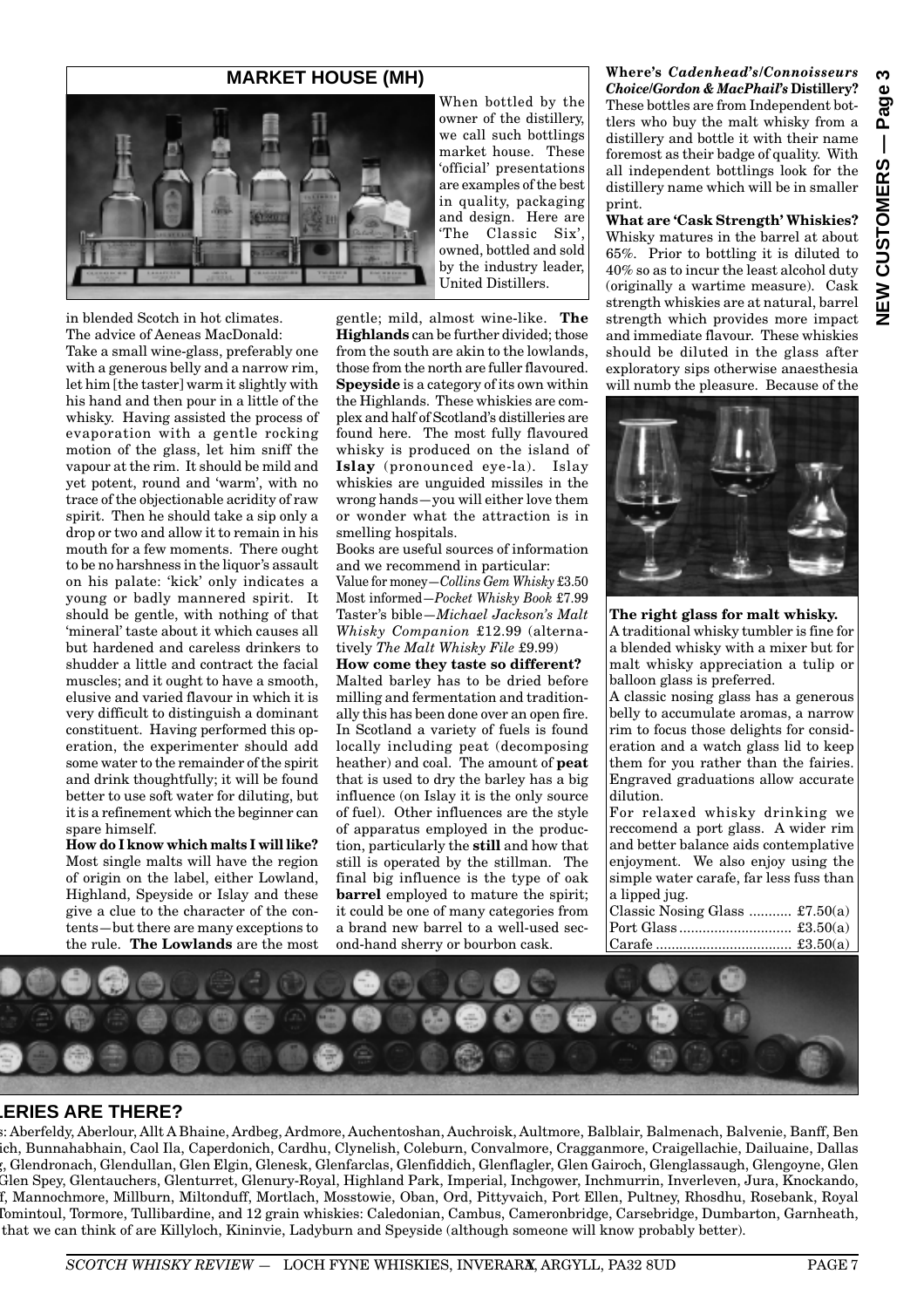

#### **Who or what is Loch Fyne Whiskies?**

Photo; Eddy Posthuma de Boe

A shop. We sell only whisky and whisky related products. We also provide a mail order service. We are not part of a chain nor do we have any other branches. It is owned by Richard Joynson (above) and Lyndsay Shearer. We are devoted to our customers' enjoyment of our service.

variety of casks employed in the industry each single cask, cask strength bottling will have the character of the barrel variety as well as that of the distillery so there is great variation.

**Why are some whiskies so expensive?** The first thing to check is the age of the whisky. If it is say 21 years old (the time spent in the cask—once bottled it does not 'age'), it will be dearer because of the additional storage required. Also whisky evaporates in the barrel by about 2% each year so after 21 years only two thirds remain. The other thing to look out for is the degree of alcohol strength as duty is applied according to percentage alcohol. Most whiskies are bottled at 40% alcohol by volume (abv), some at 43% or 46%—15% stronger and so dearer than the 40%. We stock many whiskies with strengths of up to 65% so these are the equivalent of over a bottle and a half!

#### **What's the fuss about tax?**

The Government has applied a tax to sales of alcohol and now by successive increases the duty on a bottle of Scotch  $(at 40\%$  abv) is nearly £6. Added to this,

value added tax is applied to the total price (including the duty—a tax on a tax). The tax on a £40 cask strength bottle is £15!

**I heard that Scotch is good for you.** The benefits of Scotch have been known for over 400 years:

*Beying moderatelie taken, it sloweth age; it strenghened youthe; it helpeth disgestion; it cutteth fleume; it abandoneth melancholie; it relisheth the harte; it lighteneth the mynde; it quickeneth the spirites; it cureth the hydropsis; it healeth the stranguary; it preserveth the heart from whyrling—the eyes from dazelying—the tongue from lispying—the mouth from snafflying—the teeth from chatterying— the throate from ratlying—the weasan from stieflying—the stomach from wamblying —the heart from swelling—the bellie from wirthchying the guts from rumblying—the hands from shiverying—the sinwoes from shrinking the veynes from crumplying—the bones from soakying—trulie it is a soverainge liqour if it be orderlie taken.*

#### **Chronicles of England, Scotland and Ireland 1578.**



## **What does Lyndsay look like?** It's unfortunate that Lyndsay has not been in the shop when a photographer has chanced by. In response to demand for a face to put to the name we modestly print this picture of Tosh and Hope waiting for supper (23 hours to go).

## **THE CLAIVE VIDIZ SCOTCH WHISKY MUSEUM IN BRAZIL**

#### **Martin Whittome**

If you find yourself in Sao Paulo for reasons of business or pleasure (most probably business as Sao Paulo is firmly off the tourist track) I sincerely recommend you try to wangle, through one of the local offices of the leading Scotch whisky companies, an invitation to visit this private museum.

The owner, Claive Vidiz, is now retired from a successful international business career. His Anglophile mother wanted to give him the English Christian name Clive, he explains, but since Portuguese speakers would have pronounced this Cleeve she was forced to adopt the expedient of inventing a new spelling so as to get people to pronounce it at least fairly correctly.

Claive had for a long time been passionately interested in anything concerned with Scotch whisky and he started out by buying up individual collections from other people, selling off duplicates, and buying more bottles. During his worldwide travels he himself always bought whatever he could find in the way of old or new rarities, and before long he had built up an impressive collection of bottles.

To house them he has carried out a remodelling of a wing of his house in the hills overlooking the city where he designed and created a museum. On shelves round the walls, in a temperature and humidity controlled atmosphere, he now displays over 4000 different presentations, all of full bottle sizes, with an additional section for special presentations, jugs, decanters, etc.

Some of these bottles are almost as old as the century and many date from the fifties and sixties, so for those of my generation a stroll around the shelves is a real journey into the past, a reacquaintance with old friends one had long since forgotten.

The most recent edition of the Guinness Book of Records included an entry on Claive Vidiz and a photograph of a part of the collection. I am proud to have been able to help Claive convince the publishers of his Bona Fides.

Attached to the museum is a delightful little private bar to which one repairs after the visit to take a celebratory dram, or even two! Scotch whisky is there to be drunk as well as admired in a glass case, and Brazil imports impressive quantities. If only the average purchasing power of Brazilians were higher, then the consumption would be quite phenomenal.

*Martin Whittome is an independent Consultant of Scotch Whisky.*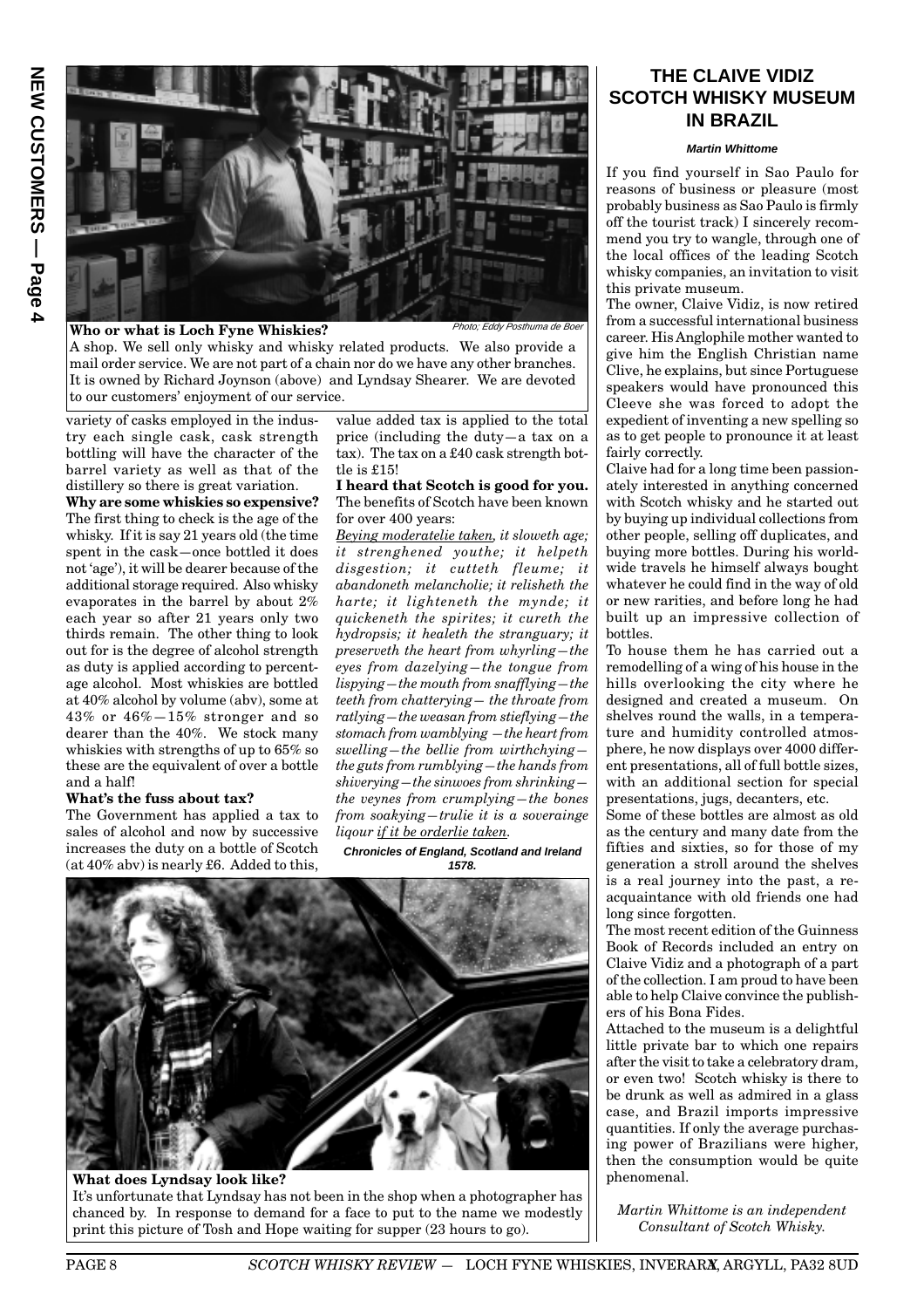## **LEAVE SCOTCH WHISKY TO THE SCOTTISH**

Dear Sirs,

Your interview with George Urquhart made very interesting reading. I would like to say how much I agree with his concern about whiskies being bottled by some companies at very young ages.

Young bottling may I suspect be linked with Mr. Urquhart's other concern, i.e. companies outside Scotland exercising control.

The Italians I believe like their whisky young and fiery. I have tasted malt whisky purchased in Italy which is clearly bottled too young and is, amongst other things, indeed fiery and not to me a good example of malt whisky. This may suit the Italian taste but what about the visitors to Italy buying malt whisky for the first time. Would such buyers be put off buying malt whisky again because they were not impressed? Is a similar risk being taken with cheap malts and blends which are bottled too young and sold in this country?

I have another concern; in recent months I have been provided with two "whiskies" from abroad. One made in Japan which seems to be a poor attempt to mimic certain Islay malts. The other I do not know what it was meant to be but it was to me an insult to call it Scotch whisky.

Do these foreign attempts at imitations do more harm to the Scottish whisky industry?

Whilst foreign investment in the malt whisky industry is of obvious benefit. would it not help the industry more if companies and investors in the industry from outside Scotland would only act on the advice and considerable experience of Scottish influence alone, advice from people like George Urquhart and other family run distilleries such as Springbank?

#### **Charles Hutcheon Chairman, W.E.W.I (Worthing Enthusiastic Whisky Imbibers)**

P. S. I shall return without the wife but with a trailer!

## **MALTINGS MEANINGS**

Dear Sirs,

Having recently read several books about malt whisky I found several mentions of different types of maltings floor maltings, Saladin box maltings and drum maltings. However, none of the books gave any explanation of how the maltings operated and what the differences are. You may wish to consider an article on this for a future

#### issue of the *Scotch Whisky Review* as I think your readers may find interesting. I find the *SWR* very interest-

ing and informative—keep up the good work.

**Fiona MacNab Isle of Skye**

## SPRINGBANK **LETTERS PAGE**

*At last! Some letters to publish!* We were surprised that even the promise of a 1974 bottle of Longrow failed to produce a really stimulating letter.

Letters until now were much appreciated but excessively of the "I think Loch Fyne Whiskies is great and Springbank brilliant—can I have my bottle of Longrow now, please?" We're not that easily bought, (cash yes, flattery, no).

We couldn't allow a letter expressing thanks for our service be the winner but for a year those were all we had. Bill Urwin's letter (below) expresses the sentiment of all of your nice 'thank you' letters. Helen MacNab's letter (below, left) gives us the chance to come up with the goods, a request for information not found in books that is here fulfilled by the manager of Glen Esk maltings on page 10.

Charles Hutcheon raises the question of under-age-Scotch (and other whiskies) and challenges those who are in charge to consider their responsibilities to what is in Ronnie Martin's words a 'noble spirit' (left).

In the last six months two major supermarkets have introduced taste bands; one like the *Collins Gem Whisky Book* scale of 1 to 5 (as we have adopted) the other a more complex 10 point A to J. Is the consumer getting more confused? How about standardisation? The prize of a bottle of 1974 Longrow goes to Maarten Willems who launches 'the quest for classification'.

*Feeling inspired? Next edition's best letter wins a bottle of 21yo Springbank.*

#### **DEAR SWR**

Having an interest in Malt Whisky and living in the English Midlands means it's just a tad difficult to stay in touch with events, so each edition of the *SWR* is read avidly and the Stock List explored to discover something to tempt the palate or even to drool over before compiling a *purchase justification* to my better half (well, she is the cook).

Your Review gives them that think they know about Scotch Whisky a tremendous link with those that do know. The balance of interviews, articles and jottings suits me and makes it very readable. It helps me to understand a little of what the experts are saying when we have our annual 'distillery week' at Cullen. Yes, I'm the guy who asks everyone in each distillery to sign my Whisky Trails book. I'd like to thank all who have signed 'the book' for their hospitality and to those who haven't had the opportunity yet—I'll get there one day.

Keep up the good work in publishing the *SWR*—it is appreciated, honest.

**Bill Urwin**

**Leicestershire** P. S. Notice I didn't mention the Springbank car park once!

#### **SENSE OR NON-SENSE OF GEOGRAPHICAL CLASSIFICATION**

Dear Sirs, Eastern Highlands, Western Highlands, Northern Highlands, Midlands, Lowlands, Campbeltown, Islay, Perthshire, Orkney, Islands, Speyside, Lossie, Findhorn etc. etc.



Every Association, Society or book seems to have its own classification of malt whiskies. Besides this being very confusing for the consumer, one should ask oneself whether it is significant anyhow. Some of the 'classic' districts now only consist of two or even fewer distilleries (e.g. Campbeltown, Lowlands, Irish Bushmills), while others are so huge (e.g. Speyside, mainly due to its usefulness in blends) that possibly further subdivisions could be useful. Differences within certain regions can be bigger than those between distinctive areas: Talisker probably has more so-called 'Islaycharacter' than Bunnahabhain.

Taste is what this is all about, or should be. So why not suggest a classification based on taste rather than on geography. But how? A 'taste-intensity score' for instance: see the Loch Fyne Stocklist, with its handy and surveyable 5-point scale. But what's in a number ? "I'd like a number-4 dram" doesn't sound as passionate as "I'm looking for a round, complex, subtle-sherried Speyside, Richard". I should stress however the convenience of the aforementioned rating-scale for use in short-lists. But numbers in the first place are for indicating age.

So we go on as we did before, with all its shortcomings. In that case; would it be necessary, or at least desirable, to come to an agreement about how many and which appellations will become 'standardised' in general use. To be honest, only Speyside seems to be inevitable. All the others are too small, too vague or too various. Even Highlands is insecure. Those who-know-a-lot-about-whisky agree that the typical highland whisky doesn't exist anymore. Glen Albyn, Glen Mhor, aye, those were real highland whiskies, but nowadays ? Dalmore, Balblair ?

So my suggestion for the classification is as simple as it is absurd: Speysides and Non-Speysides, the latter subdivided into Heavy and Light.

Such a dreadful conclusion and the number of question marks in this letter, can only lead to a truckload of really serious suggestions concerning The Quest for Classification.

Let the debate continue...

**Maarten Willems Schijndel The Netherlands**

**Awards for the letters page are by generosity of Springbank Distillers.**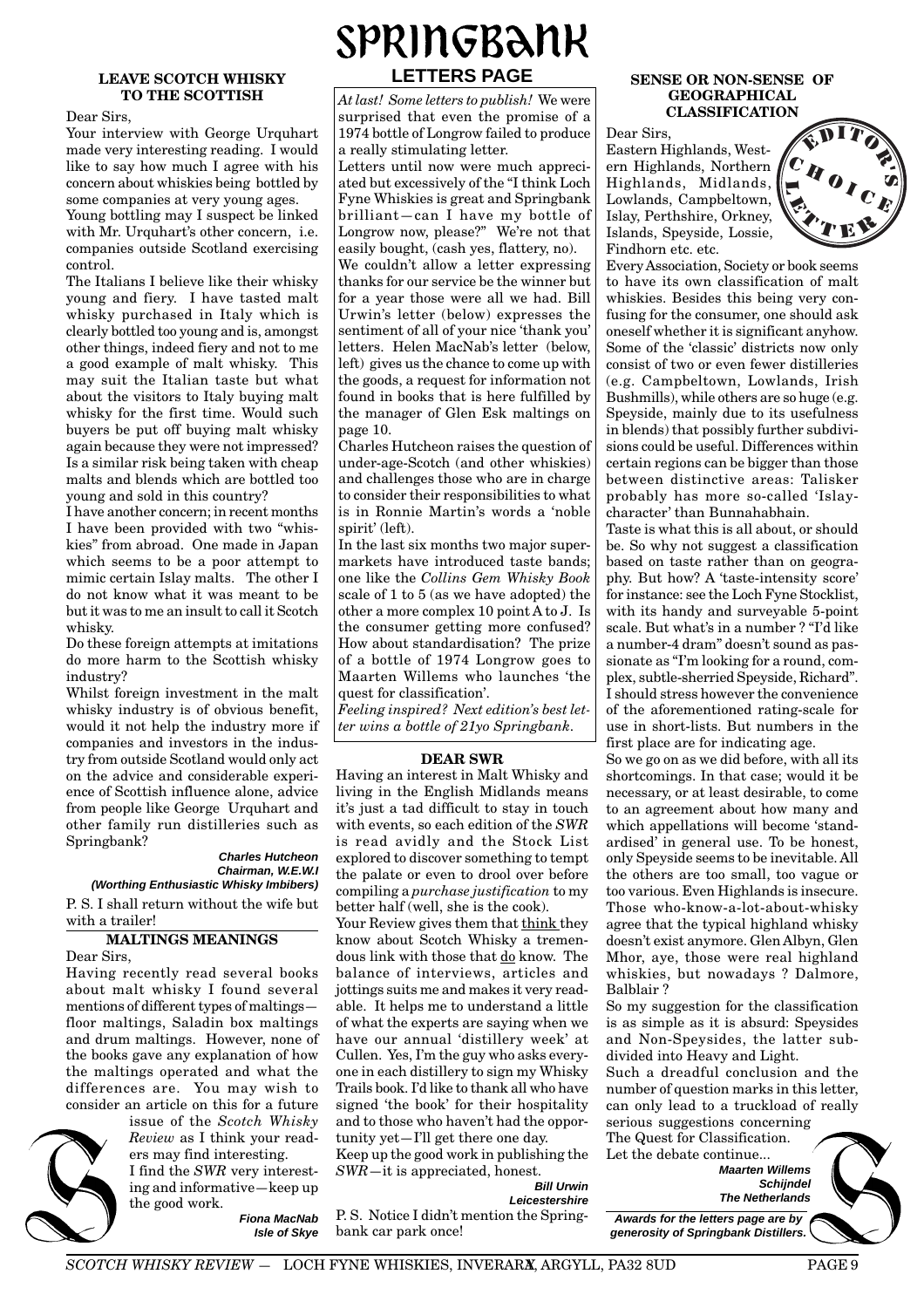## **MALTING METHODS**

#### **Mike Jappy, Manager United Malt and Grain Distillers Ltd Glen Esk Maltings**

The process of malting is essentially a natural one. When a barley corn falls to the ground it will, after a time, absorb moisture and start to germinate. The maltster really only replicates this under controlled conditions, starting the germination by steeping the barley then controlling the germination until the corn reaches a certain point, when the maltster stops the growth by drying the germinated barley in a kiln.

A barley corn is basically made up of two parts; an embryo, which will develop into the new plant and the endosperm which contains the starchy foodstore needed to sustain the shoot of the new plant until it can photosynthesise. It is this starch



which is important to the distiller since it provides the sugars which are fermented and distilled. However the starch

in the endosperm is held in cells made of protein, and these cells must be broken down before the starch can be utilised by the plant. Therefore when a barley corn starts to germinate it firstly produces enzymes which degrade this protein and then it produces different enzymes to utilise the starch as energy. The art of the maltster is to allow the germination to progress to a point where the cell walls have been broken down, but before the starch is used up by the growing plant. At this point the maltster kilns the germinated barley or "green malt" and the growth is stopped. It's a common misconception that the maltster converts the starch in the barley to sugar—this is done by the distiller at the mashing stage. The maltster must make the starch available for conversion, like removing the wrapper from a sweet. The enzymes which convert the starch to sugar are not destroyed by kilning, only deactivated and they resume their activity during mashing.

Traditionally the highland crofter would have kept back a little of his barley crop, carefully steeped and germinated it before drying it over a peat fire. This would subsequently have been distilled into a rough, fiery liquid which would bear little resemblance to today's whisky.

As distilling became industrialised however, the quality and quantity of locally grown barley in the Highlands and Islands would have been insufficient to meet demand, and much barley was imported from the south of Scotland and England. This was largely assisted by the expansion of the rail network in the late nineteenth century, which in many cases could deliver barley directly into distilleries and return south loaded with casks of spirit.

The problem with Scottish barley was one of climate; late harvests meant that the barley was often cut wet, and the technology to dry the barley without killing the embryo, was not readily available. English barley on the other hand was usually harvested earlier, in drier conditions, and did not require further drying prior to storage and transport to the maltings. (Wet barley cannot be stored for any length of time before turning mouldy which in turn kills the embryo). This situation remained largely unchanged up until the 1960s, because although the technology to dry the barley was now commonplace, the barley varieties commercially available to the maltster did not grow well north of the Highland line. Then two very important developments took place. One was an explosive growth in demand for Scotch Whisky; the other was the introduction of a barley variety called Golden Promise. This was the first barley which could be grown commercially for malting in the North of Scotland. The expansion within the industry also resulted in the floor maltings attached to each distillery being unable to meet the increased demand. Malt production moved to centralised malthouses which could supply the malt requirement for many distilleries. Maltings of this type were not new by any means and had been supplying malt to breweries in this way for decades, however this did mark a shift in direction for distilling.

#### **Floor Maltings**

The traditional floor maltings in a distillery was, and in some cases still is, a very simple way of making malt. The barley was steeped in small rectangular steep ditches or cisterns, and at the end of steeping the barley would be shovelled out into barrows. The grain would then be spread out on a floor to germinate (hence the term "floor maltings"). The rate at which germination (or modification) proceeds is largely governed by temperature and in a



limited to say the least. At the start of germination the grain would have been  $\frac{1}{2}$ couched"—basically piled in a heap. This would rapidly heat up as germination started then the grain would be spread evenly over the floor. Keeping the temperature under control during the summer however was difficult and most maltings used to shut down during the height of the summer. Of course as the grain starts to grow it sprouts rootlets, and if these are not to tangle and mat together the grain must be turned. This was achieved in the floor maltings by manually turning, throughout the day, the grain with shovels, an image which has become traditionally associated with malting. Once germination on the floor was complete, the grain was manually loaded onto the malt kiln. Traditional distillery malt kilns are easily identifiable by the Pagoda style roofs, and although few distilleries still have working maltings attached most have retained the Pagodas. These kilns in the simplest form would have been natural draught kilns fired by peat. Drying time would have taken 2 or 3 days and the resultant malt very heavily peated but fairly inconsistent.

The basic problems with floor maltings were that the amount of malt which could be made was limited to a few tonnes at a time and the whole process was very labour intensive. Although the quality of the malt could be excellent it was very variable and the final peatiness, very important for spirit character, varied greatly. In order to achieve a consistent quality of malt it is essential to control the temperature of the grain at all stages. This is why floor maltings gradually gave way to pneumatic maltings. The term pneumatic means that air is passed through the grain to control temperature. By controlling the temperature, the batch size can be dramatically increased (the largest batch size currently in use is over 500 tonnes at Buckie Maltings, but this is unusual).



The two most common pneumatic systems introduced were Saladin and drum systems. Effectively they perform the same function—they provide a perforated floor on which the germinated grain is loaded to a much greater depth (1m) than could be done on a traditional floor. These systems then deliver large volumes of humidified attemperated air which is blown up through the grain. The main difference between the systems is in the manner in which the grain is turned. In a Saladin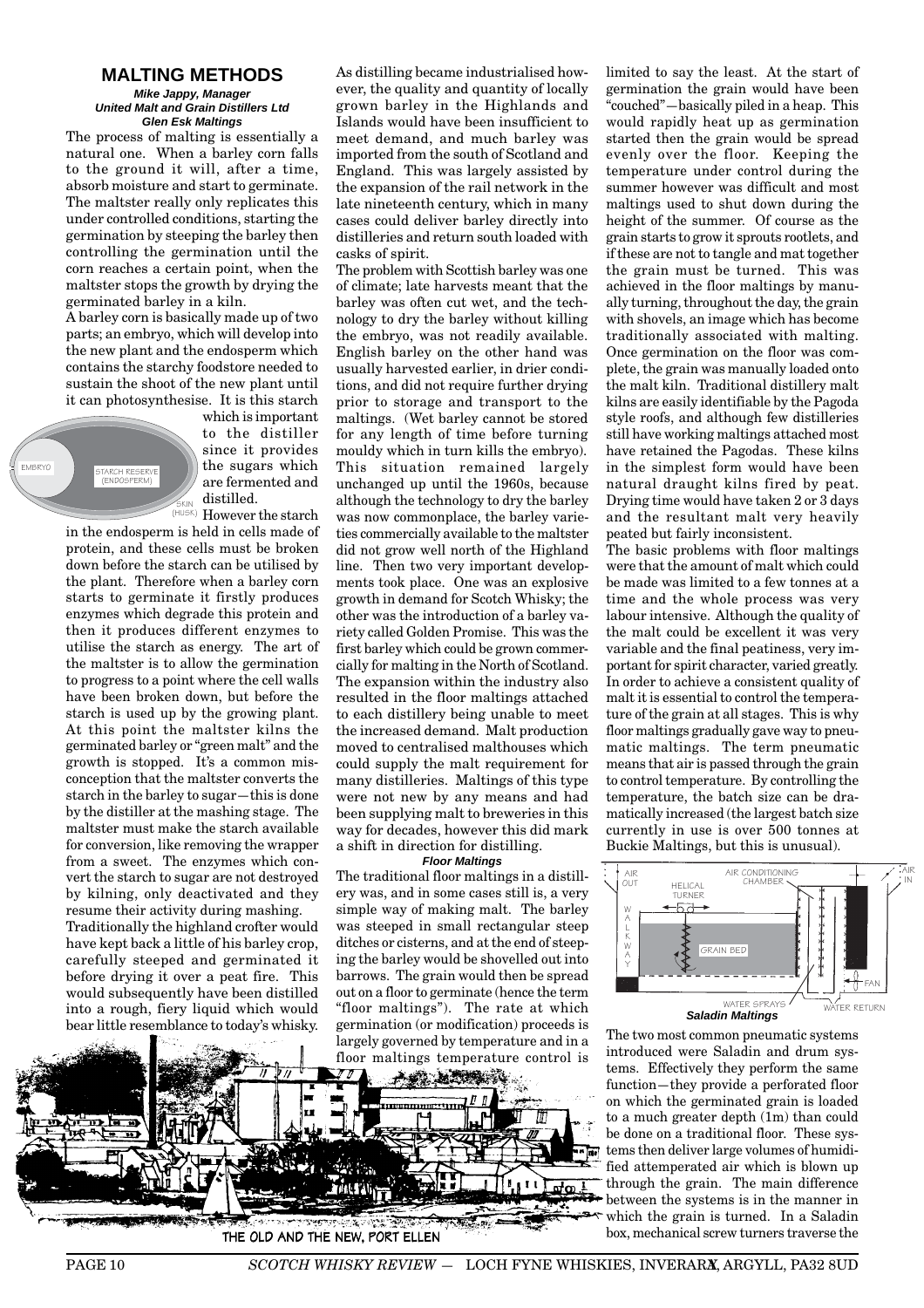length of the Saladin gently lifting and turning the grain. In the very earliest days of these systems some brewers were concerned about the damage these mechanical screws might do to the germinating grain, and so the drum system was developed as an alternative. To turn the germinating grain in a drum the entire vessel is turned very slowly thus avoiding any mechanical damage. In both Saladin and drum maltings the grain is turned three times a day and drums are turned through three revolutions each time. A typical Saladin system will process 200 tonnes per batch, a drum malting 50 tonnes. Other systems have been developed for germinating including circular vessels which are now very common (similar in operation to the Saladin system), but they all perform the same basic function of providing a very accurately controlled temperature environment with some method of turning the grain to stop matting.



#### **Maltings**

Kilning moved away from natural draught kilns at quite an early stage, fans being added to consistently provide a large volume of air which dries the malt quicker.

The main source of heat became coal or oil with the peat being burned in a separate burner to provide the reek to flavour the malt. Today kilns bristle with all manner of energy saving technology and, in order to conserve peat bogs, new efficient peat burning systems are being introduced that inject the 'reek' at the start of the kilning process.

The kiln does the same job as before, drying and flavouring the malt, only today it is much more efficient and consistent. Some modern systems combine steeping, germinating and kilning in one unit, others two of the three. Older systems (Port Ellen) have steeps feeding maltings by gravity and elevators filling kilns with mechanical spreaders and gatherers.

Malting therefore, is a very simple processbut it has come an awful long way since distilling was little more than an illegal cottage industry. Developments in breeding new barley varieties now mean that distillers can achieve higher spirit yields by making more starch available for conversion. Until a few years ago such yields were unimaginable. Malting plant technology has advanced so that today thousands of tonnes of malt can be made with very little manpower, and be very energy efficient. However turning barley into malt is exactly the same as it ever was.

## **OUR HOLS**

Like most people, we thought our days of writing the 'what I did in my holidays' essay were over. That was before a trip to Islay too good to keep to ourselves. At the end of January, with much of Britain snowbound, we decided to get away from it all. We set off on our busman's holiday—a whisky weekend at the Lochside Hotel, Bowmore. The owners, Alistair and Anne Birse, are friends and had been our hosts before, but so many of our customers had enthused about their special whisky breaks that we just had to experience one for ourselves.

There's nothing like a sea trip to make you feel you're really travelling—even if it is only a two-hour 'Cal-Mac Cruise'! As we disembarked, Alistair was waiting with our first whisky sampling—dripping from a lorry on the quayside was something suspiciously like the cratur (if you ignored the traces of rust and machine oil!) and later identified as Jura. Oh to be such a connoisseur.

The more conventional part of the break began that evening with a visit to Bowmore Distillery. Our group was mixed in our knowledge and appreciation of whisky but all benefited from the first class tours throughout the weekend.

Bowmore's Jim McEwan soon had us all familiar with the end product and then proceeded to turn us into production experts too, starting in the floor maltings, where some of us tried our hand at turning the malt in the time honoured manner they make look so easy in the videos.

After a practical demonstration this time of the benefits of maturation, it was back to the hotel for dinner—the first of many wonderful meals featuring local produce. The hardest part of the weekend was what to choose—Islay: beef, oysters, scallops, lamb, cheeses and then the hundreds of Islay malts behind the bar.....

Counterpointing the malt shovels at Bowmore, our tour of hi-tech Port Ellen maltings and its industrial scale brought home the size, technology and importance of the industry. We learned how the island's distilleries formed a concordat buying their malt from Port Ellen thereby ensuring its survival, local employment and the supply of malt peated to their different and exacting peating levels.

Having seen the warehouses lashed with sea spray at Laphroaig, it is easier to appreciate the iodine elements in the whisky. Ian Henderson's tour further explained how the magic is worked (while leaving us no wiser as to how they really do it!) His hospitality extended to having our picnic lunch in the warmth of the visitor centre. Alistair pointed out this was the first whisky weekend ever to picnic indoors, but it was *almost* snowing and the bar was open! Bunnahabhain offered no less interest

or comfort. Hamish Procter dragged himself away from his Sunday lunch (or was it the washing up?) to show us how this most delicate of the Islay malts is made. By this time, with two distilleries under our ever-expanding belts, we were experts but Hamish still managed to give us a fresh insight.

To make sure our cultural sides were not neglected, Alistair organised a tour of the Kildalton peninsula (complete with wildlife sightings of roe deer and golden eagle) to Kildalton chapel with its high cross dating from 800 a.d. The archaeological site at Finlaggan, ancient powerbase of the Lords of the Isles, was fascinating but freezing on that day, making a sample bottle of *The Loch Fyne* much appreciated by all!

A light hearted quiz completed the weekend—we had to try to identify 6 Islay whiskies and answer 20 questions on what we'd seen and heard during our stay. Interesting to note, and not for the first time according to Alistair, a non whisky drinker did best!

A measure of the break's success was that although about half the guests (partners) claimed not to like whisky on arrival, by Sunday everyone had not only enjoyed the break but the spirit as well! This had a lot to do with Alistair a great ambassador for whisky and for Islay and an extremely generous host. A busman's holiday? Perhaps, but to paraphrase a certain whisky ad, you don't have to be a busman to enjoy it.

LFW recommended. **Lochside Hotel, Bowmore, PA43 7LB 01496 810244**

### **WHISKY SCHOOL**

We also attended the Scotch Malt Whisky Society's inauguralWhisky School at their sumptous members' rooms at Leith.

The intensive twelve-hour, one day course involves a marathon programme of practicals, lectures and tastings. Dr Jim Swan, analytical chemist to the industry, and Master Blender Trevor Cowan gave a fascinating insight into the deeper complexities of production and the social history of Scotch Whisky. The long day was not rushed, and plenty of time was made available for chat during coffee breaks, a superb buffet lunch and magnificent evening meal. As with all good parties we each received a jamboree bag of goodies to take home.

Any one who lists whisky as one of their main interests will find the Whisky School a superb day, extremely worthwhile and at £150 it is great value for money.

LFW recommended. Details of membership of the SMWS can be obtained from:

The Scotch Malt Whisky Society The Vaults, 87 Giles Street, Leith, Edinburgh, EH6 6BZ 0131 554 3451